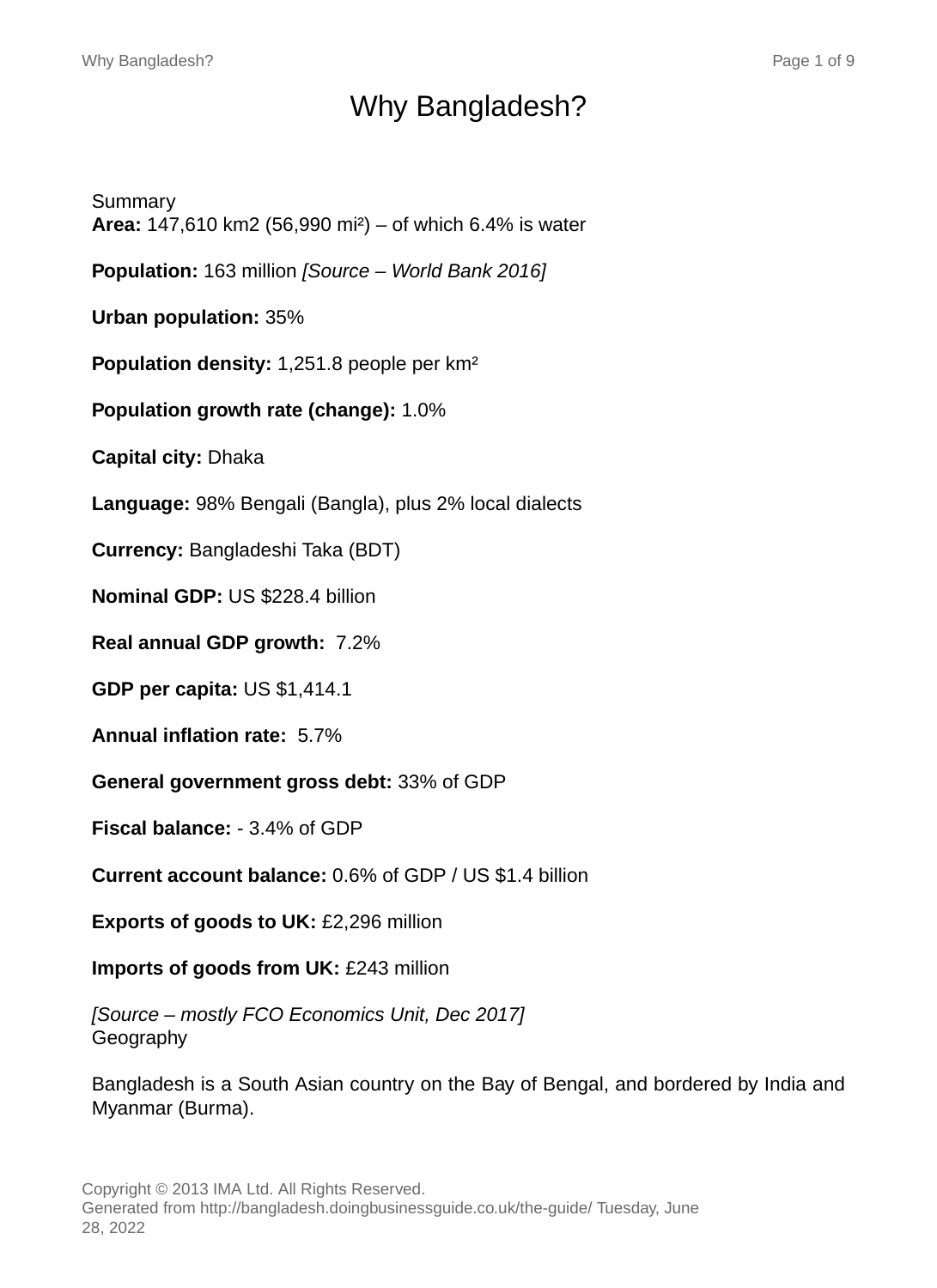Although there are hill ranges and plateaux to the north-west, north-east, centre and south-east, most of the country is flat, marked by lush greenery and many waterways. Its Padma (Ganges), Meghna and Jamuna rivers have created fertile plains where travel by boat is common. On the southern coast the Sundarbans, an enormous mangrove forest shared with Eastern India, is home to the royal Bengal tiger.

The Ganges Delta is formed by the confluence of the Ganges, Brahmaputra and Meghna rivers and their respective tributaries, finally flowing into the Bay of Bengal.

Bangladesh is predominately rich fertile flat land. Most parts of the country are less than 12m (39.4ft) above sea level, 17% of the country is covered by forests and 12% by hill systems. With an elevation of 1,064m (3,491ft), the highest peak of Bangladesh is Keokradong, near the border with Myanmar.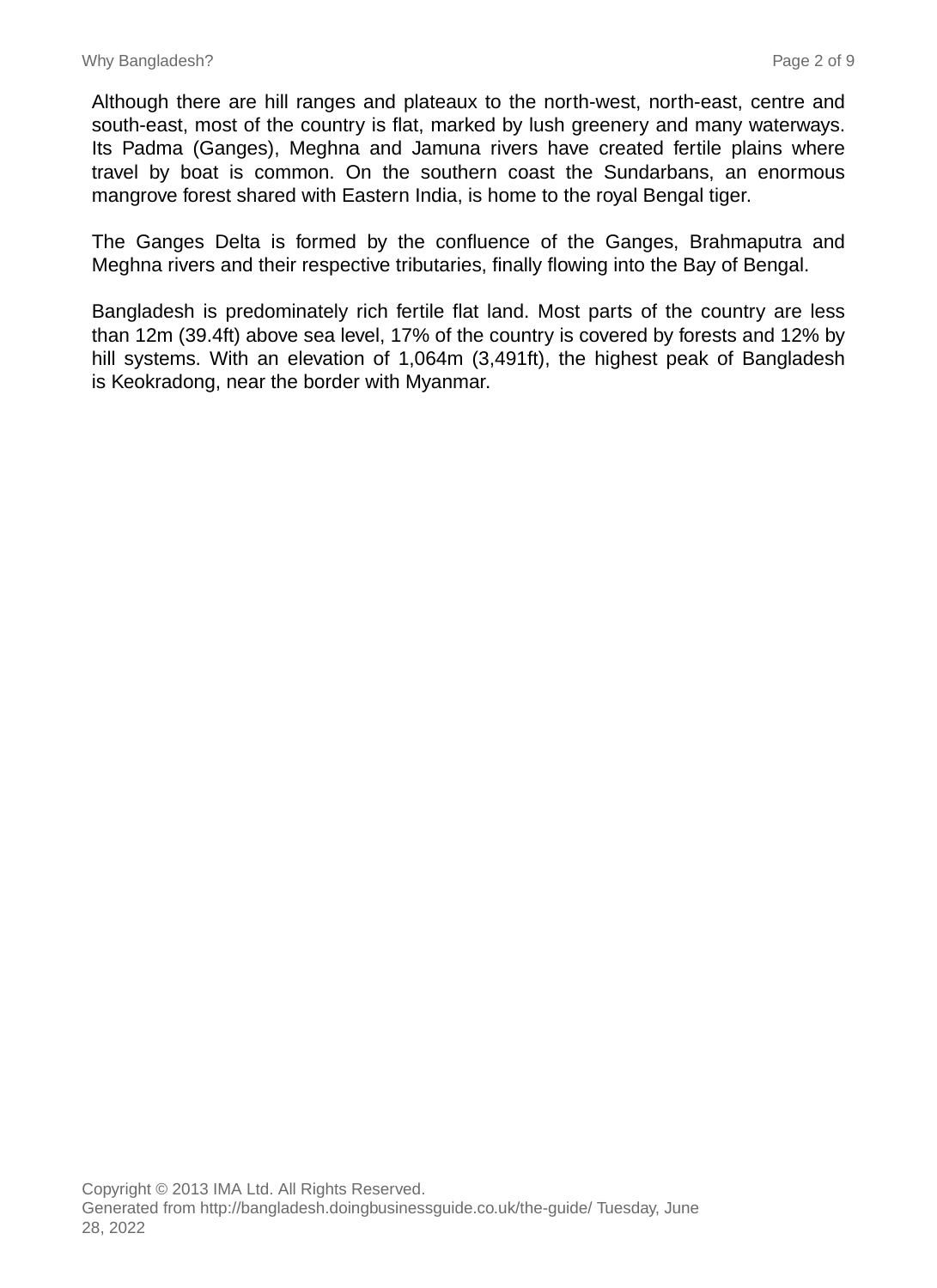Why Bangladesh? Page 3 of 9



Copyright © 2013 IMA Ltd. All Rights Reserved.

Generated from http://bangladesh.doingbusinessguide.co.uk/the-guide/ Tuesday, June 28, 2022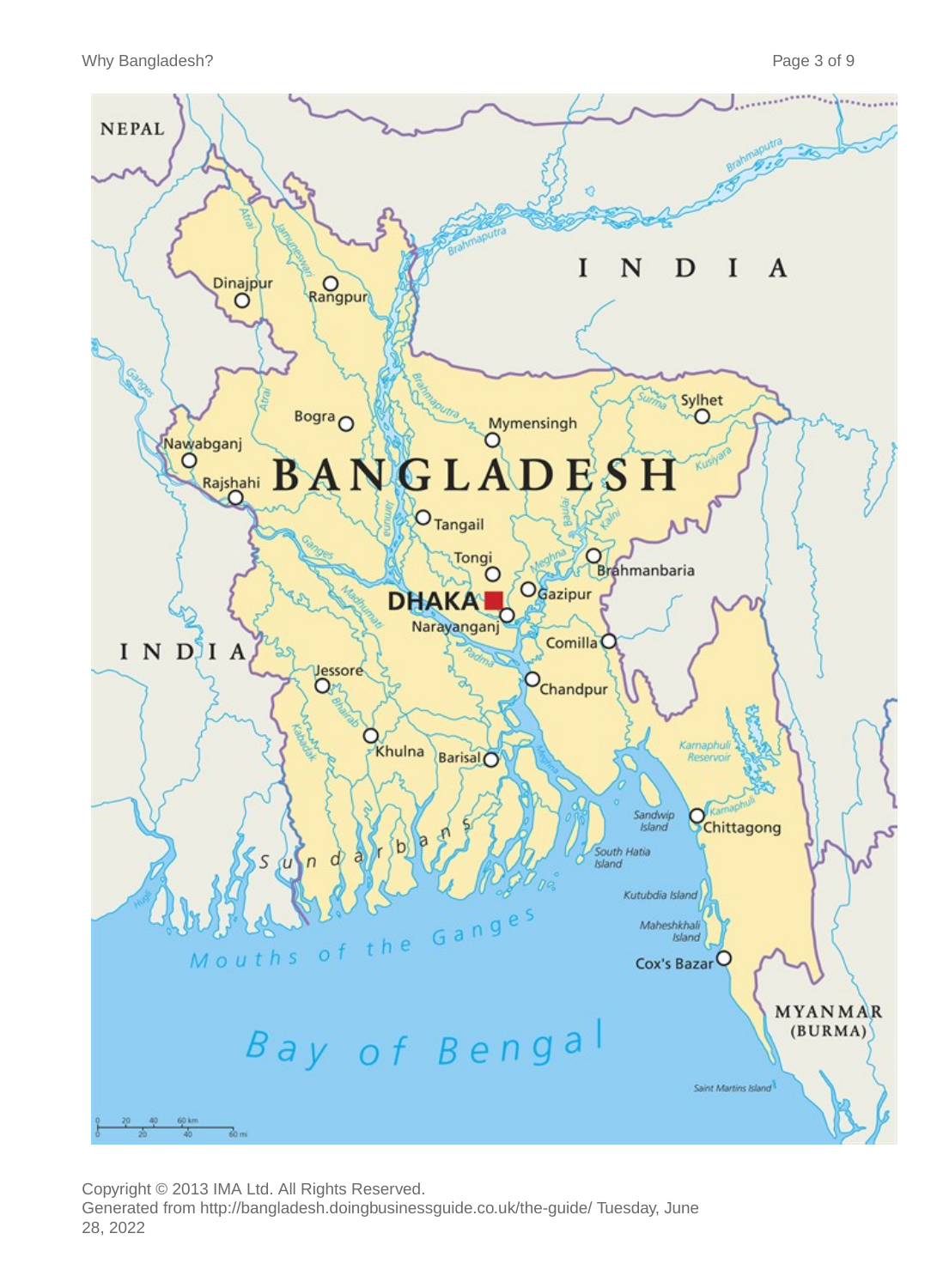## General overview

Bangladesh, with a population of 163 million, has the highest population density in the world. More than 25% of people live below the poverty line. Approximately 43% of the population are under the age of 20.

Bangladesh aims to become a middle income country by 2021.

The government's strategic vision for 2021 is a plan for growth through massive investment in infrastructure, skills development and trade. Co-operation with the private sector and international donor agencies is expected.

Almost 100 UK businesses operate in Bangladesh, including well-known companies such as HSBC, Unilever and GSK.

Contact a Department for International Trade (DIT) Bangladesh export adviser at: https://www.contactus.trade.gov.uk/enquiry/topic for a free consultation if you are interested in exporting to Bangladesh.

Contact UK Export Finance (UKEF) about trade finance and insurance cover for UK companies, see: https://www.gov.uk/government/organisations/uk-export-finance. You can also check the current UKEF cover position for Bangladesh: https://www.gov.uk/guidance/country-cover-policy-and-indicators#bangladesh.

[Source – DIT/ UKEF/gov.uk]

Government overview

## **Political situation**

Bangladesh became independent in 1971 following a short but bloody conflict with Pakistan of which it was formerly a part. Bangladesh is a parliamentary democracy with a free market economy. Two main parties – the Awami League and the Bangladesh Nationalist Party (BNP) – dominate local politics. Relations between the two parties are poor and the political system remains confrontational and highly centralised. Democratic institutions, including parliament and local government, are weak.

The current government is led by Prime Minister Sheikh Hasina. Her Awami League-led Grand Alliance won a landslide victory in the general election on 5th January 2014, after the BNP decided not to participate, leaving more than half the seats uncontested. Opposition parties had wanted elections under a neutral interim government.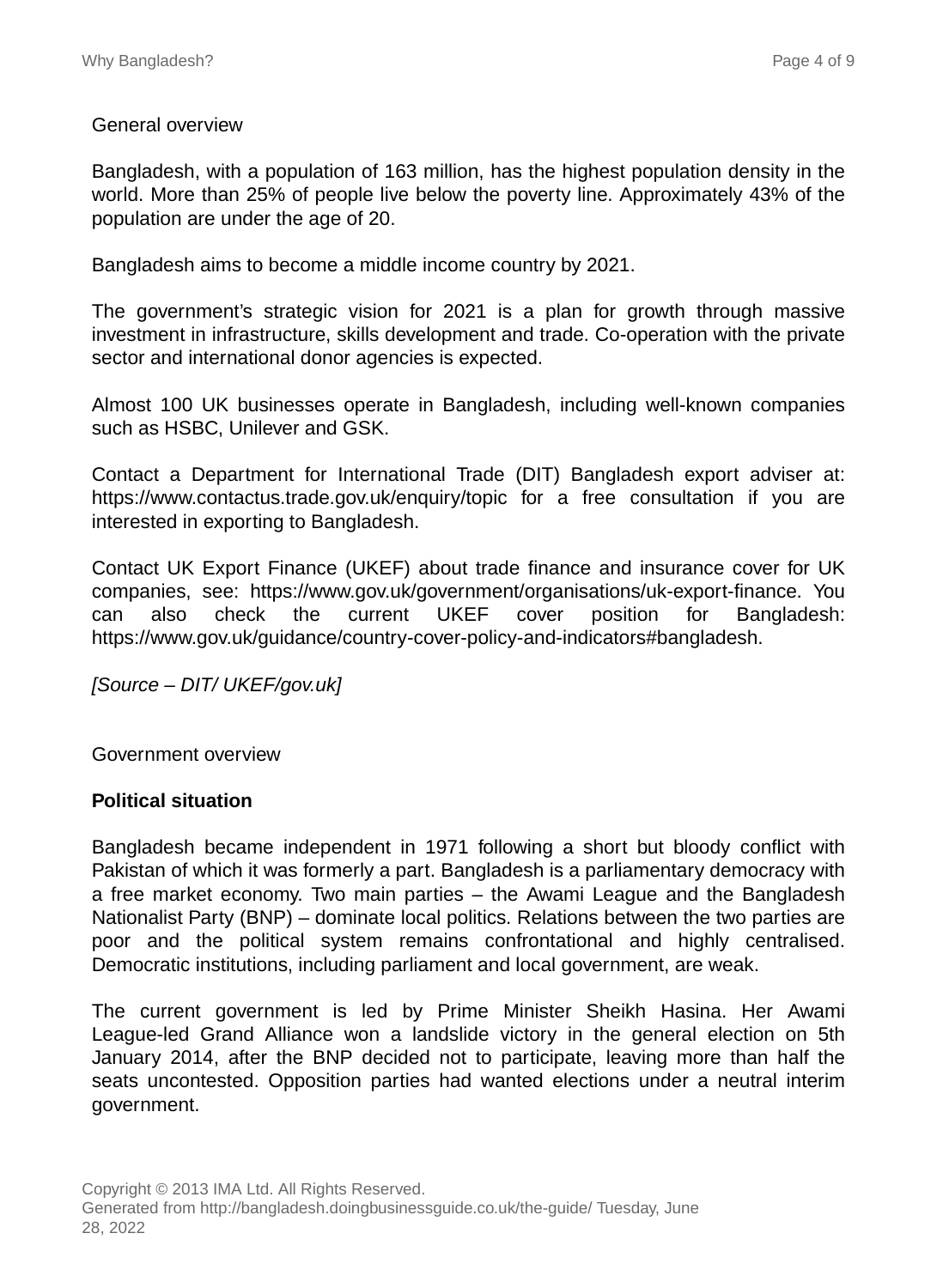A controversial constitutional amendment, adopted in June 2011, had removed the provision for a temporary caretaker form of government during election periods. As a result of the boycott, Jatiya Party is now the official opposition, although it also enjoys the unique position of forming part of the governing alliance, including holding ministerial portfolios. The opportunity for a renewed focus on democratic processes presented by the city corporation elections in Dhaka and Chittagong in April 2015 was lost after the BNP withdrew part way through, citing widespread irregularities. The next general election must take place by January 2019 with the most likely timing being the last quarter of 2018.

[Source – FCO Overseas Business Risk/gov.uk, June 2017]

# **Human rights**

Bangladesh has ratified the core international human rights agreements including the International Covenant on Civil and Political Rights (ICCPR), the International Covenant on Economic, Social, and Cultural Rights (ICESCR), and the Convention on the Rights of the Child (CRC), but implementation and enforcement under domestic law can be weak.

Fundamental rights guaranteed under the Constitution include: the right to work; the right to protection and to equal treatment under the law; and equal opportunities for women. Freedom of assembly and freedom of association are guaranteed "subject to any reasonable restrictions imposed by law".

Labour rights are subject to intense scrutiny in the wake of the Rana Plaza tragedy. Trade unions do exist but are subject to a number of restrictions and alleged harassment. Child labour is prohibited under the Labour Act of 2006 but remains a significant concern, particularly in the informal employment sectors.

Access to justice in Bangladesh can be difficult. Implementation and enforcement of laws can be weak, and the court system faces a significant backlog. Bangladesh retains the death penalty. There are regular allegations of abuse, including extra-judicial killings, physical mistreatment and corruption, against members of the law enforcement agencies. The UK supports a number of programmes to improve access to justice and the ILO's 'Decent Work' agenda.

The UK Government's Action Plan "Good Business: Implementing the UN Guiding Principles on Business and Human Rights" makes clear the Government's commitment to protect human rights and sets out the clear expectations for UK companies in this area. See: https://www.gov.uk/government/publications/bhr-action-plan

[Source – FCO Overseas Business Risk/gov.uk, June 2017]

# Economic overview

Copyright © 2013 IMA Ltd. All Rights Reserved. Generated from http://bangladesh.doingbusinessguide.co.uk/the-guide/ Tuesday, June 28, 2022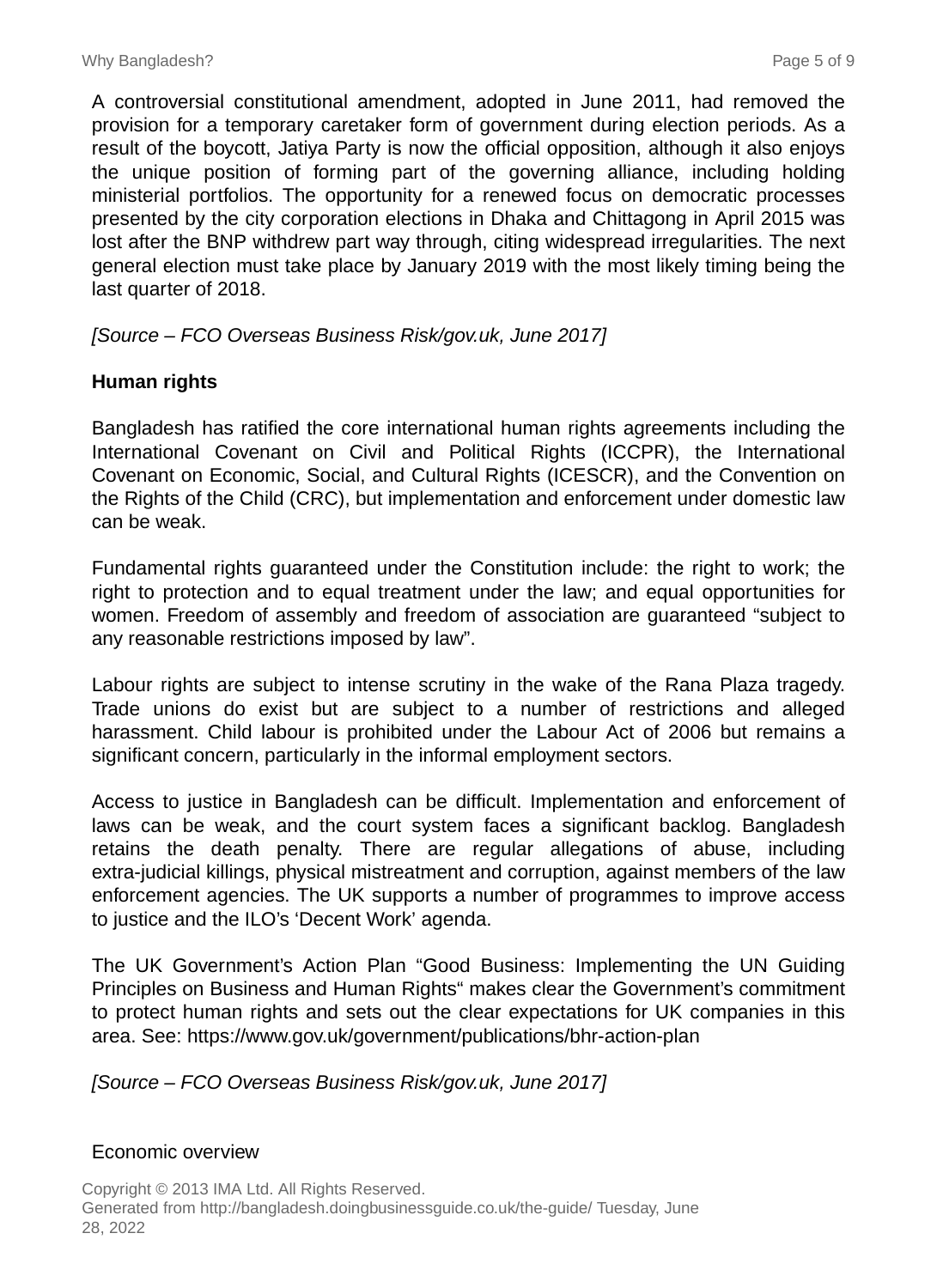The overall strength of economic growth has contributed to a substantial decrease in poverty over the past decade. The government's "Vision 2021" aims to eliminate extreme poverty completely and achieve Middle Income Country (MIC) status by the 50th anniversary of the country's birth.

Balance of payments remains in surplus and foreign currency reserves at US \$32 billion provide a comfortable nine month cushion. The tax/GDP ratio is still very low in global terms at c.10%.

Despite a shake in business confidence after the terrorist attack at the Holey Artisan Bakery in July 2016, economic growth remains strong. Growth has averaged 6.45% in the last five years and came close to 7% in financial year 2016/17.

Bangladesh's highly-competitive ready-made garment (RMG) sector accounts for over 80% of export earnings and around 12% of GDP. Despite fall-out from the disastrous collapse of the Rana Plaza building in April 2013, which left over one thousand workers dead, RMG exports continue to expand.

With pressure and support from western governments and investors, the government is working to improve labour conditions and building safety in an industry, the good health of which is important for Bangladesh's future growth. Whilst significant steps have been taken in this arena – including the US \$30 million Rana Plaza fund, which has now been met in full – there is more to be done.

Order books are healthy and Bangladeshi RMG exports, many of which are still items of basic apparel, increased market share in Europe and the US during the economic downturn. Collectively the EU and USA take 90% of the sector's exports: Bangladeshi RMG manufacturers now have about 13% of the European market.

[Source – FCO Overseas Business Risk/gov.uk, June 2017]

# **Industries importing into Bangladesh**

The top ten industries importing into Bangladesh are:

- cotton
- machines, engines, pumps
- electronic equipment
- iron and steel
- plastics
- manmade staple fibres

Copyright © 2013 IMA Ltd. All Rights Reserved. Generated from http://bangladesh.doingbusinessguide.co.uk/the-guide/ Tuesday, June 28, 2022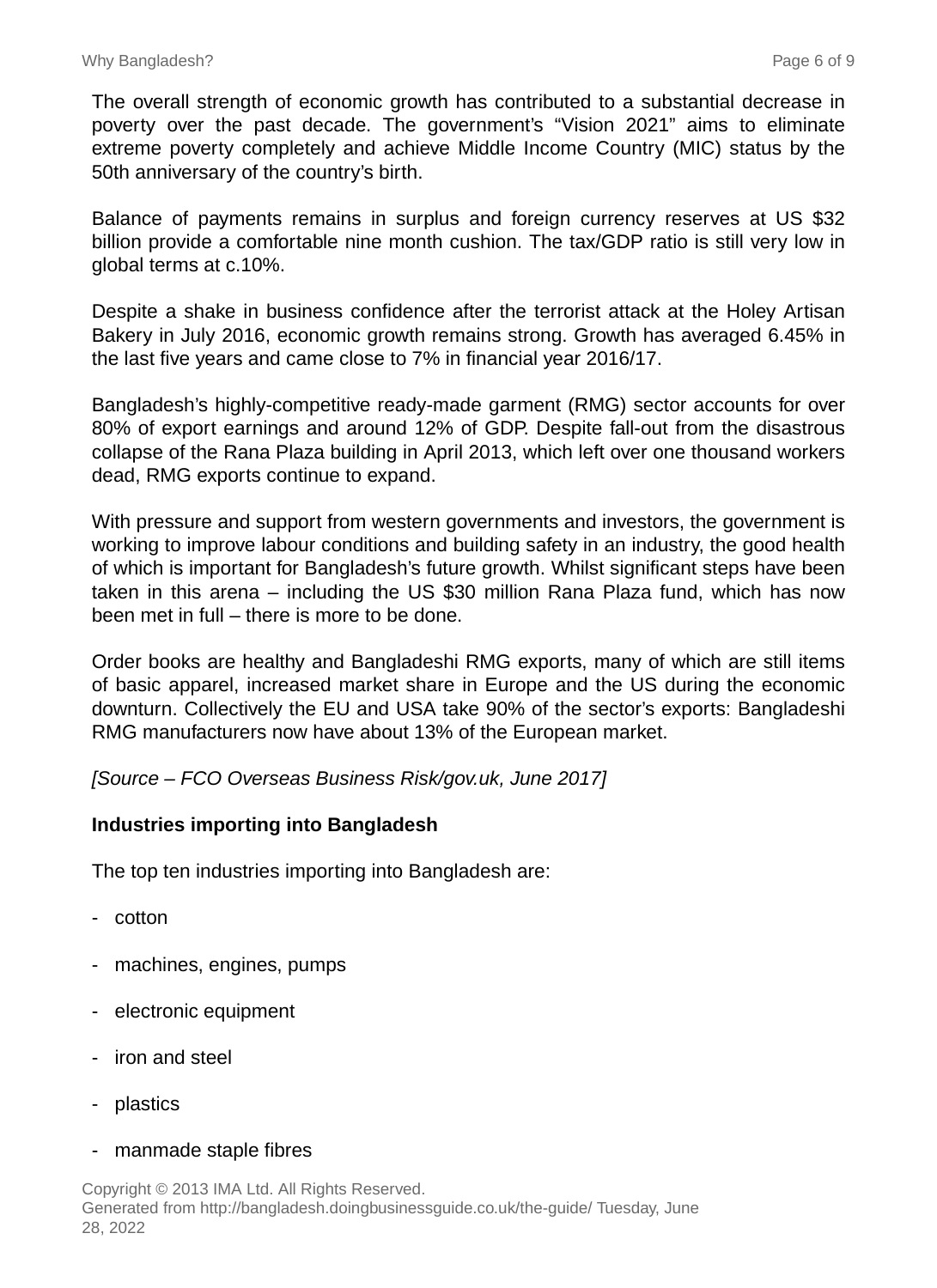Why Bangladesh? Page 7 of 9

- oil
- vehicles
- animal/vegetable fats and oils
- cereals

You can read more about what Bangladesh imports at World's Top Exports: http://www.worldstopexports.com/bangladeshs-top-10-imports/.

#### **Benefits of the Bangladesh market**

Benefits for UK businesses exporting to Bangladesh include:

- English widely spoken in business
- British made goods regarded as reliable among end users
- strong consumer demand for products, equipment and services
- concessionary duty on imported capital machinery

## **Strengths of the Bangladesh market**

Strengths of the Bangladesh market include:

- annual growth rate of at least 5.3% over the last 16 years
- stable credit rating
- close to issuing first Sovereign Bond
- poverty levels cut by half in the last decade
- competitive labour force
- ready-made garment (RMG) export levels quadrupled in five years

In addition:

Bangladesh was ranked 145th out of 176 countries in Transparency International's latest Corruption Perceptions Index (the UK ranked 10th): http://www.transparency.org/news/feature/corruption\_perceptions\_index\_2016.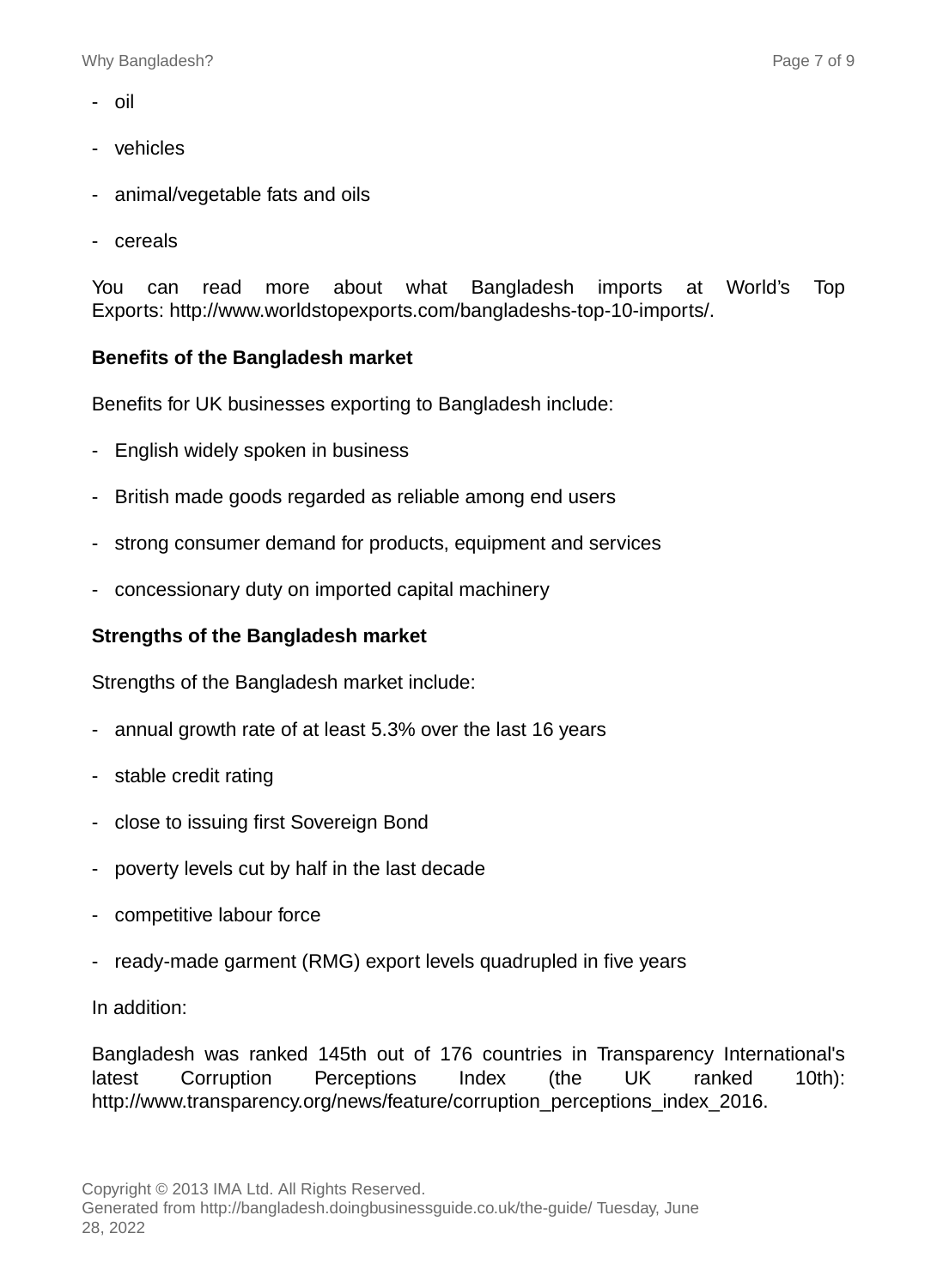Bangladesh is ranked 177th out of 190 countries in the World Bank's 2018 Ease of Doing Business index (the UK ranks 7th): http://www.doingbusiness.org/rankings.

The World Economic Forum's Global Competitiveness report 2017-18 ranks Bangladesh 99th out of 137 (the UK is ranked 8th): http://reports.weforum.org/global-competitiveness-index-2017-2018/competitivenessrankings/.

Contact a DIT export adviser at: https://www.contactus.trade.gov.uk/enquiry/topic for a free consultation if you are interested in exporting to Bangladesh.

Contact UK Export Finance (UKEF) about trade finance and insurance cover for UK companies. You can also check the current UKEF cover position for Bangladesh. See: https://www.gov.uk/guidance/country-cover-policy-and-indicators#bangladesh.

[Source – DIT/UKEF/gov.uk]

Sponsored By:

# **Travel / Airline Corporation Travel Services**



# **Law / Legal Services**



# **Accountants / Professional Business Services**



Copyright © 2013 IMA Ltd. All Rights Reserved. Generated from http://bangladesh.doingbusinessguide.co.uk/the-guide/ Tuesday, June 28, 2022